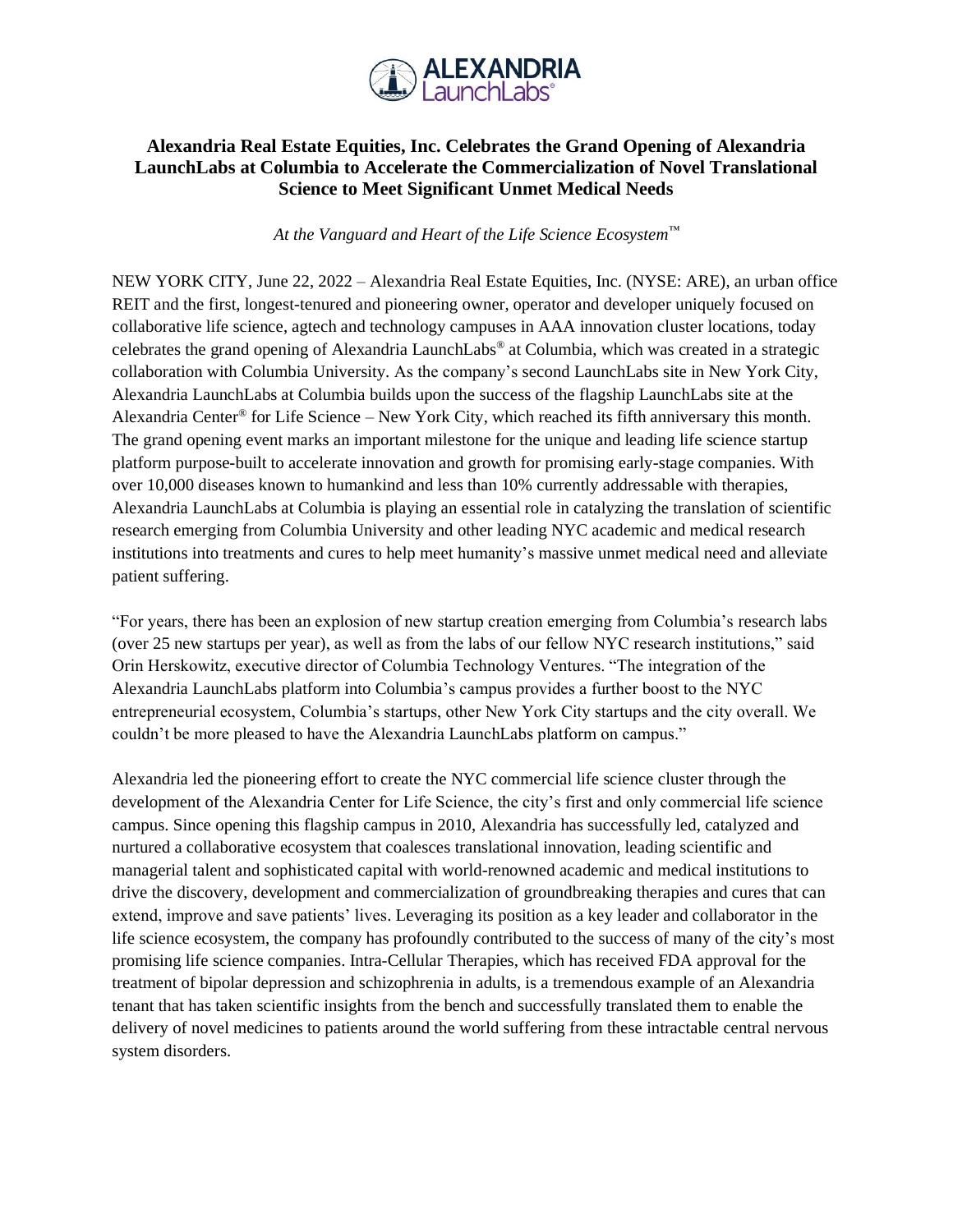"We are immensely proud to be a leader and first mover in the catalyzation, growth and evolution of the New York City commercial life science ecosystem and cluster, where we have amplified the value of our mission-critical laboratory real estate through our strategic venture activity and guidance, thought leadership and ecosystem-building programs, as well as our innovative proprietary offerings such as LaunchLabs," said Joel S. Marcus, executive chairman and founder of Alexandria Real Estate Equities, Inc. and Alexandria Venture Investments. "Embedding our proven LaunchLabs platform at Columbia is crucial to advancing transformative medicines for the benefit of society, and we are honored to expand our longstanding relationship with Columbia, an exceptional institution that has made rich contributions to human health, in this mission-critical and meaningful endeavor."

"As LaunchLabs celebrates one year of operations at Columbia, we have diligently curated a stellar group of member companies from across the local ecosystem that are utilizing novel therapeutic and diagnostic platforms to address a broad range of diseases, including difficult-to-treat cancers, neurodegenerative diseases and autoimmune disorders, as well as metabolic and rare genetic diseases," said Michael Norsen, principal of science and technology at Alexandria Venture Investments and head of Alexandria LaunchLabs at Columbia for Alexandria Real Estate Equities, Inc. "The opportunity to strategically expand our LaunchLabs platform in collaboration with Columbia enhances our ability to bolster life science entrepreneurship, nurture the city's most promising biotech startups and continue to attract and retain top talent within the local NYC ecosystem."

In addition to its grand opening event at the Alexandria LaunchLabs at Columbia, today Alexandria is convening its annual New York City Life Science Innovation Showcase at the Alexandria Center for Life Science – NYC. This showcase celebrates a curated group of preeminent life science entrepreneurs and startups from NYC's top academic and medical research institutions. The program will include rapid-fire company pitches interspersed with panel discussions featuring some of the city's most notable founders, executives and venture investors, all with the common goal of accelerating the translation of novel discoveries into biomedical realities to address many of the most challenging diseases known to humankind.



*Alexandria LaunchLabs® at Columbia, located on the Columbia University Irving Medical Center campus. Courtesy of Alexandria Real Estate Equities, Inc.*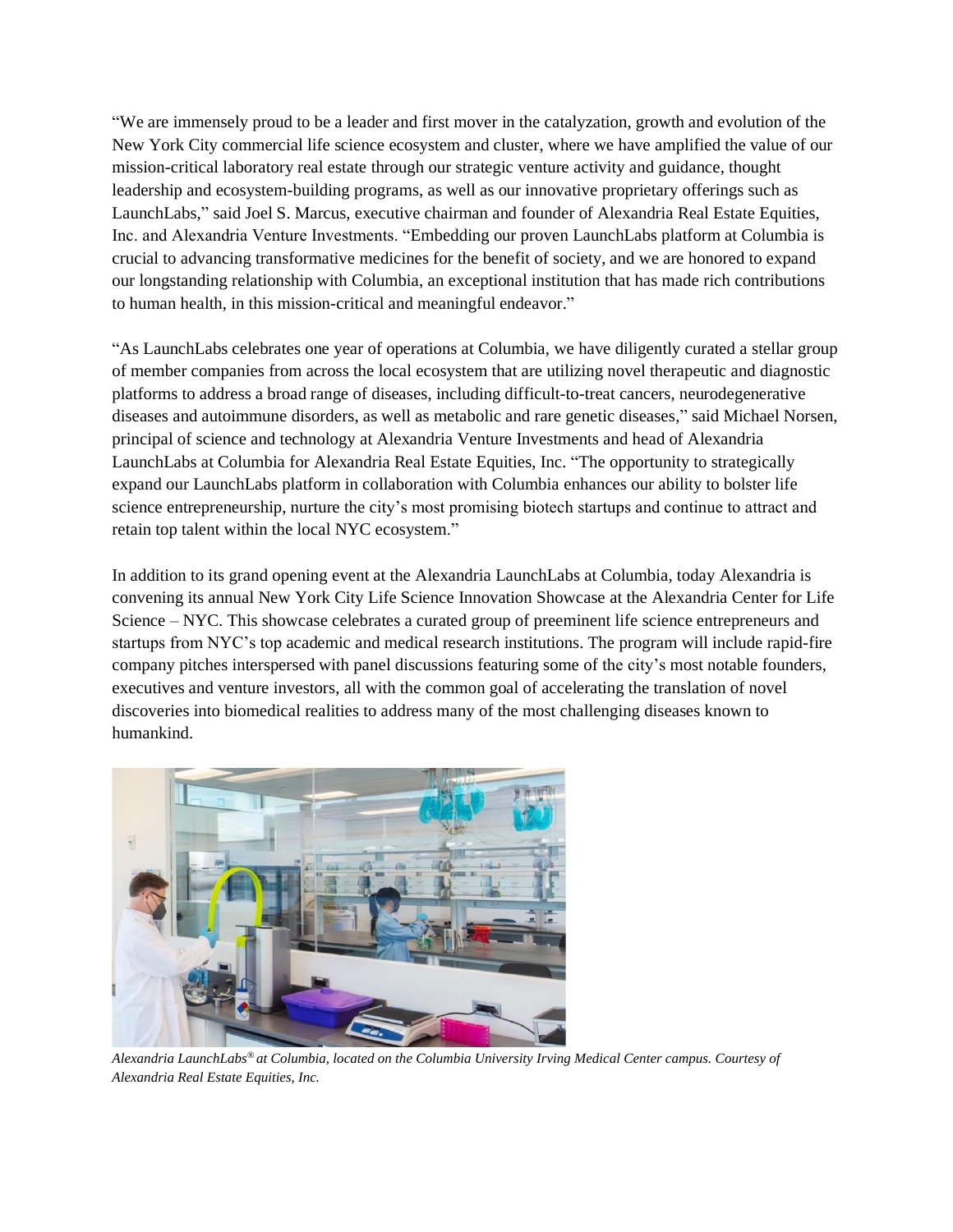## **About Alexandria Real Estate Equities, Inc.**

Alexandria Real Estate Equities, Inc. (NYSE: ARE), an S&P 500® urban office REIT, is the first, longesttenured and pioneering owner, operator and developer uniquely focused on collaborative life science, agtech and technology campuses in AAA innovation cluster locations, with an asset base in North America of 74.2 million SF as of March 31, 2022. The asset base in North America includes 41.9 million RSF of operating properties and 5.4 million RSF of Class A properties undergoing construction, 10.4 million RSF of near-term and intermediate-term development and redevelopment projects and 16.5 million SF of future development projects. Founded in 1994, Alexandria pioneered this niche and has since established a significant market presence in key locations, including Greater Boston, the San Francisco Bay Area, New York City, San Diego, Seattle, Maryland and Research Triangle. Alexandria has a longstanding and proven track record of developing Class A properties clustered in urban life science, agtech and technology campuses that provide our innovative tenants with highly dynamic and collaborative environments that enhance their ability to successfully recruit and retain world-class talent and inspire productivity, efficiency, creativity and success. Alexandria also provides strategic capital to transformative life science, agtech and technology companies through our venture capital platform. We believe our unique business model and diligent underwriting ensure a high-quality and diverse tenant base that results in higher occupancy levels, longer lease terms, higher rental income, higher returns and greater long-term asset value. For additional information on Alexandria, please visit [www.are.com.](https://www.are.com/)

## **About Alexandria LaunchLabs**

Alexandria LaunchLabs, created by the pioneer of mission-critical Labspace® real estate, is the premier life science startup platform purpose-built to accelerate the growth of transformative early-stage companies, empowering the advancement of groundbreaking discoveries within Alexandria's thriving life science ecosystems in New York City, Cambridge, Research Triangle, Seattle and Stanford Research Park. Alexandria LaunchLabs is unmatched in equipping early-stage life science companies with dedicated laboratory/office space and core equipment, vital operational services, curated introductions to our preeminent network, access to capital through Alexandria Venture Investments and the Alexandria Seed Capital Platform and expert support from our best-in-class teams — all developed to provide our curated community of member companies with a scalable path for growth. Alexandria LaunchLabs is currently accepting applications for all locations. For more information, please visit [www.alexandrialaunchlabs.com.](https://nam12.safelinks.protection.outlook.com/?url=http%3A%2F%2Fwww.alexandrialaunchlabs.com%2F&data=04%7C01%7Cmsmith%40are.com%7C0e0352be324241f540ae08d9c0badec2%7C7733d4d491f34deab0639263633dbd9b%7C0%7C0%7C637752731097704280%7CUnknown%7CTWFpbGZsb3d8eyJWIjoiMC4wLjAwMDAiLCJQIjoiV2luMzIiLCJBTiI6Ik1haWwiLCJXVCI6Mn0%3D%7C3000&sdata=H7Rzrpi3vHsJAzpH1D%2Fl1gQjB0FnMGincV2npZh0UnU%3D&reserved=0)

## **Forward-Looking Statements**

This press release includes "forward-looking statements" within the meaning of Section 27A of the Securities Act of 1933, as amended, and Section 21E of the Securities Exchange Act of 1934, as amended. Such forward-looking statements include, without limitation, statements regarding the potential impacts of Alexandria LaunchLabs at Columbia University on Alexandria's and its tenants' business, continued growth, goals and ability to recruit and retain talent as well as the impact on the broader life science industry. These forward-looking statements are based on the company's present intent, beliefs or expectations, but forward-looking statements are not guaranteed to occur and may not occur. Actual results may differ materially from those contained in or implied by the company's forward-looking statements as a result of a variety of factors, including, without limitation, the risks and uncertainties detailed in its filings with the Securities and Exchange Commission. All forward-looking statements are made as of the date of this press release, and the company assumes no obligation to update this